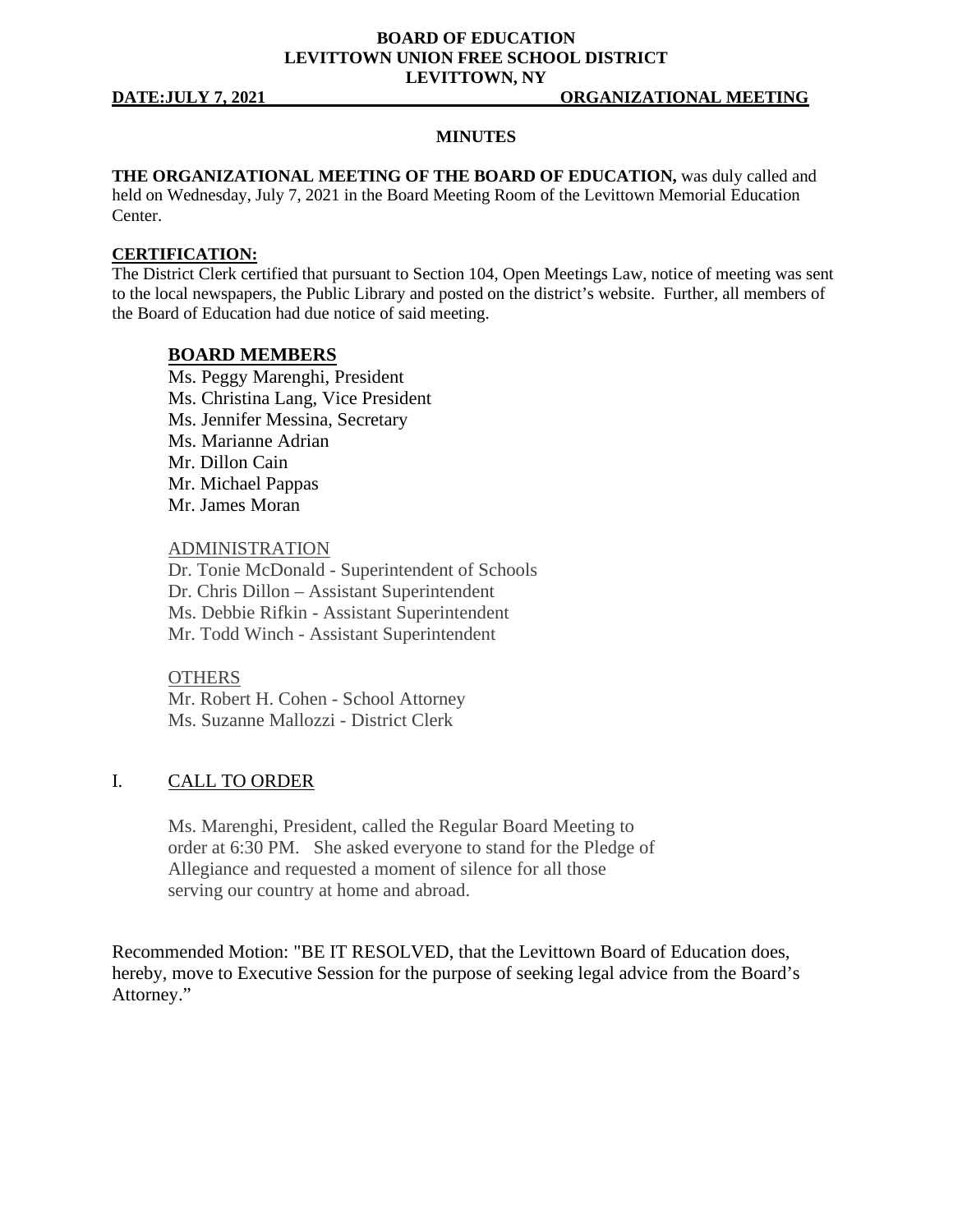### II. RECONVENE TO PUBLIC SESSION.

Board of Education reconvened to public session at 7:30pm.

### III. PUBLIC PORTION

1. Election of Temporary Chairperson RESOLUTION # 21-22-334

Marianne Adrian nominated Michael Pappas for the position of temporary chairperson.

| <b>RESULT:</b> | <b>MOTION CARRIED [7-0]</b>                          |
|----------------|------------------------------------------------------|
| <b>MOVER:</b>  | Marianne Adrian, Trustee                             |
| AYES:          | Moran, Pappas, Adrian, Cain, Marenghi, Lang, Messina |

2. Appointment of District Clerk

RESOLUTION # 21-22-335

James Moran moved that Suzanne Mallozzi be appointed for the position of District Clerk for the 2021-2022 school year as per the attached employment agreement and that Randi D'Ambrosio be appointed to Acting District Clerk at no additional salary.

| <b>RESULT:</b> | <b>MOTION CARRIED [7-0]</b>                          |
|----------------|------------------------------------------------------|
| <b>MOVER:</b>  | James Moran, Trustee                                 |
| AYES:          | Moran, Pappas, Adrian, Cain, Marenghi, Lang, Messina |

3. Election of President of Board of Education RESOLUTION # 21-22-336

James Moran nominated Peggy Marenghi for the position of President of the Board of Education.

| <b>RESULT:</b> | <b>MOTION CARRIED [7-0]</b>                          |
|----------------|------------------------------------------------------|
| <b>MOVER:</b>  | James Moran, Trustee                                 |
| <b>AYES:</b>   | Moran, Pappas, Adrian, Cain, Marenghi, Lang, Messina |

4. Election of Vice-President of Board of Education RESOLUTION # 21-22-337 Christina Lang nominated Jennifer Messina for the position of Vice President of the Board of Education.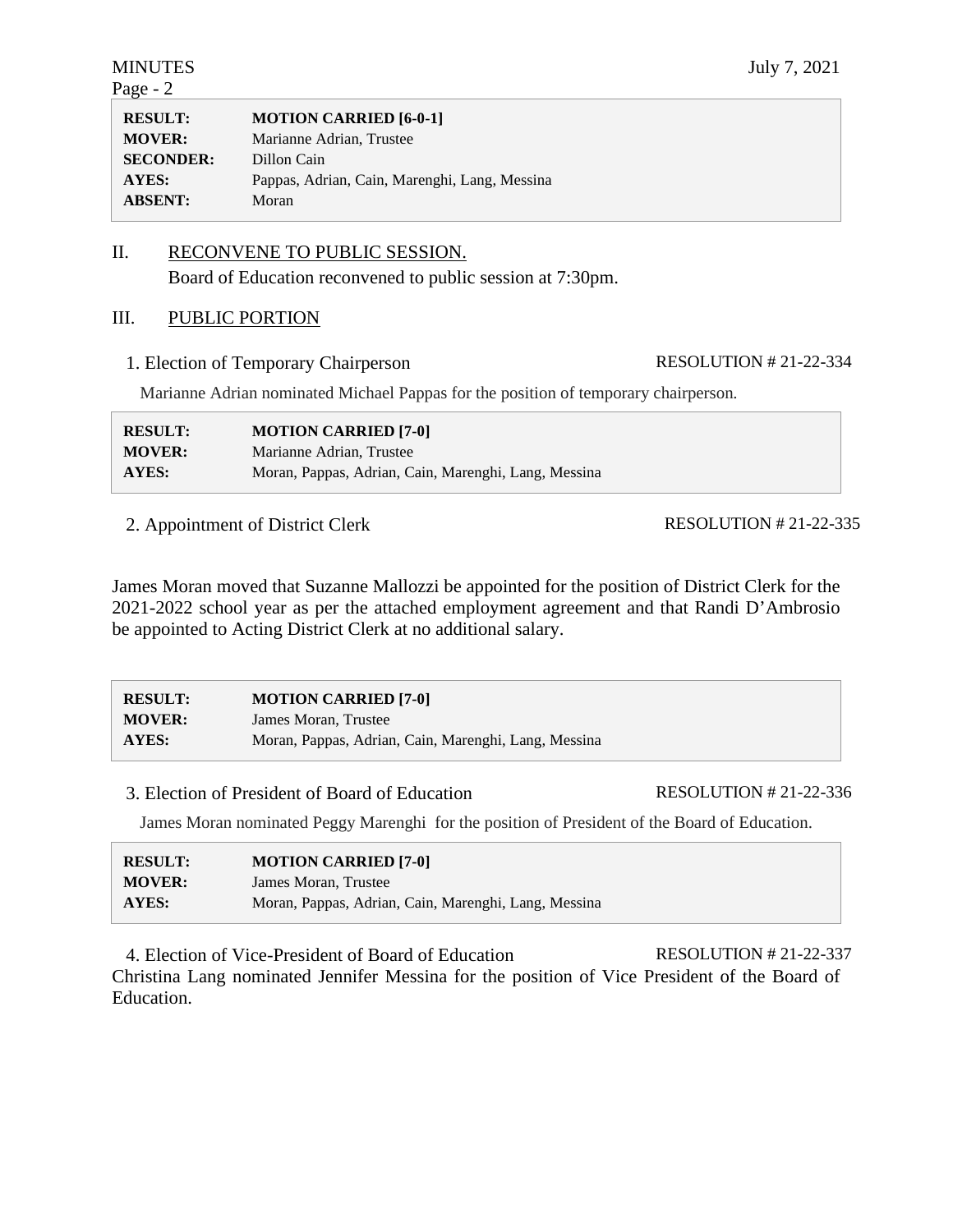| <b>RESULT:</b> | <b>MOTION CARRIED [7-0]</b>                          |
|----------------|------------------------------------------------------|
| <b>MOVER:</b>  | Christina Lang                                       |
| AYES:          | Moran, Pappas, Adrian, Cain, Marenghi, Lang, Messina |

5. Election of Secretary of the Board of Education RESOLUTION # 21-22-338 Michael Pappas nominated James Moran for the position of Secretary of the Board of Education.

| <b>RESULT:</b> | <b>MOTION CARRIED [7-0]</b>                          |
|----------------|------------------------------------------------------|
| <b>MOVER:</b>  | Michael Pappas, Trustee                              |
| <b>AYES:</b>   | Moran, Pappas, Adrian, Cain, Marenghi, Lang, Messina |

### 6. Administration of Oath

Robert Cohen administered the Oath of Office to the newly elected Board of Education members, Superintendent and Board of Education President, Vice President and Secretary. Congratulations to all.

7. Appointment of Purchasing Agent RESOLUTION # 21-22-339 Michael Pappas moved that Bonnie Pampinella be appointed to the position of Purchasing Agent for the 2021-2022 school year; and in her absence, Dr. Christopher Dillon at no additional salary.

| <b>RESULT:</b> | <b>MOTION CARRIED [7-0]</b>                          |
|----------------|------------------------------------------------------|
| <b>MOVER:</b>  | Michael Pappas, Trustee                              |
| <b>AYES:</b>   | Moran, Pappas, Adrian, Cain, Marenghi, Lang, Messina |

### 8. Appointment of Attorney RESOLUTION # 21-22-340

Marianne Adrian moved that Lamb & Barnosky, LLP be appointed as Attorney for regular school business.

| <b>RESULT:</b> | <b>MOTION CARRIED [7-0]</b>                          |
|----------------|------------------------------------------------------|
| <b>MOVER:</b>  | Marianne Adrian, Trustee                             |
| <b>AYES:</b>   | Moran, Pappas, Adrian, Cain, Marenghi, Lang, Messina |

### 9. Appointment of Bond Counsel RESOLUTION # 21-22-341

Jennifer Messina moved that Hawkins, Delafield and Wood, LLP be appointed as Bond Counsel for the Levittown Public Schools.

| <b>RESULT:</b> | <b>MOTION CARRIED [7-0]</b>                          |
|----------------|------------------------------------------------------|
| <b>MOVER:</b>  | Jennifer Messina, Vice-President                     |
| <b>AYES:</b>   | Moran, Pappas, Adrian, Cain, Marenghi, Lang, Messina |

10. Appointment of District Architect RESOLUTION # 21-22-342

Christina Lang moved that John A. Grillo, Architect, PC is hereby appointed the Architect of Record for the school year 2021-2022, to render such services as determined by the district, with compensation as described as attached.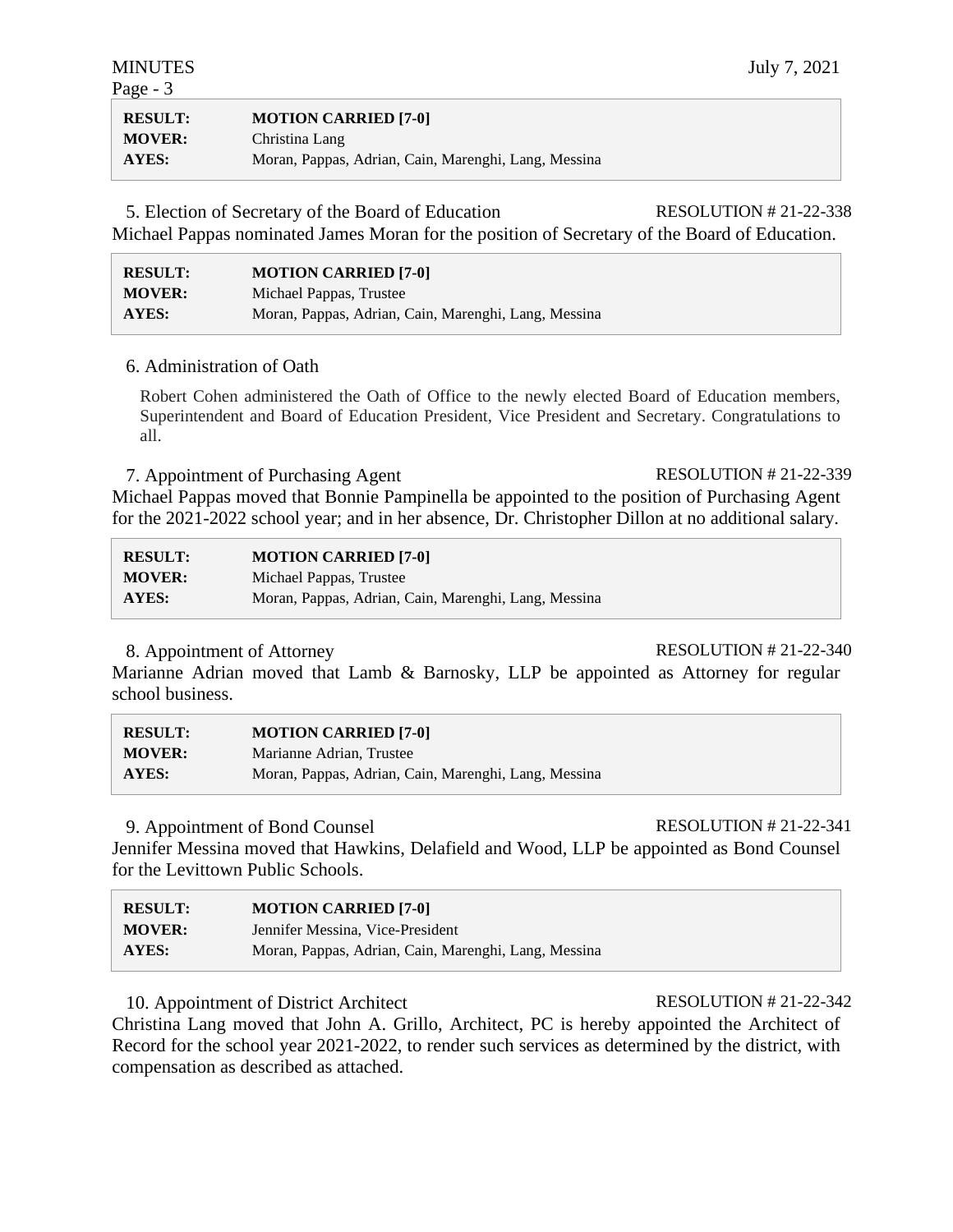| <b>RESULT:</b> | <b>MOTION CARRIED [7-0]</b>                          |
|----------------|------------------------------------------------------|
| <b>MOVER:</b>  | Christina Lang, Trustee                              |
| AYES:          | Moran, Pappas, Adrian, Cain, Marenghi, Lang, Messina |

11. Appointment of Fiscal Advisor RESOLUTION #21-22-343

Dillon Cain moved that Capital Markets Advisors, LLC be appointed as fiscal advisors with regard to bond issues for the Levittown Public Schools.

| <b>RESULT:</b> | <b>MOTION CARRIED [7-0]</b>                          |
|----------------|------------------------------------------------------|
| <b>MOVER:</b>  | Dillon Cain, Trustee                                 |
| <b>AYES:</b>   | Moran, Pappas, Adrian, Cain, Marenghi, Lang, Messina |

12. Appointment of Insurance Broker of Record RESOLUTION # 21-22-344 James Moran moved that NYSIR be appointed as Insurance Broker of Record for the 2021-2022 school year.

| <b>RESULT:</b> | <b>MOTION CARRIED [7-0]</b>                          |
|----------------|------------------------------------------------------|
| <b>MOVER:</b>  | James Moran, Secretary                               |
| <b>AYES:</b>   | Moran, Pappas, Adrian, Cain, Marenghi, Lang, Messina |

# 13. Appointment of Internal Auditor RESOLUTION # 21-22-345

Michael Pappas moved that Cullen and Danowski LLP be appointed Internal Auditor for the school year 2021-2022 to render such services as determined by the Business Office, with compensation provided in the submitted RFP, said payment to be inclusive of disbursements and/or expenses and that the President of the Board of Education is authorized to sign the attached agreement with Cullen and Danowski, LLP.

| <b>RESULT:</b> | <b>MOTION CARRIED [7-0]</b>                          |
|----------------|------------------------------------------------------|
| <b>MOVER:</b>  | Michael Pappas, Trustee                              |
| <b>AYES:</b>   | Moran, Pappas, Adrian, Cain, Marenghi, Lang, Messina |

# 14. Appointment of External Auditor RESOLUTION # 21-22-346

Marianne Adrian moved that R. S. Abrams be appointed External Auditor for the 2021-2022 school year to render such services as determined by the Business Office, with compensation provided in the submitted RFP, said payment to be inclusive of disbursements and/or expenses and that the President of the Board of Education and the Assistant Superintendent of Business is authorized to sign the attached agreement with R. S. Abrams.

| <b>RESULT:</b> | <b>MOTION CARRIED [7-0]</b>                          |
|----------------|------------------------------------------------------|
| <b>MOVER:</b>  | Marianne Adrian, Trustee                             |
| <b>AYES:</b>   | Moran, Pappas, Adrian, Cain, Marenghi, Lang, Messina |

# 15. Appointment of Claims Auditor RESOLUTION # 21-22-347

Jennifer Messina moved that Nawrocki Smith be appointed Claims Auditor for the school year 2021-2022, to render such services as determined by the job specifications filed in the Business Office, with compensation as provided in the submitted RFP, said payment to be inclusive of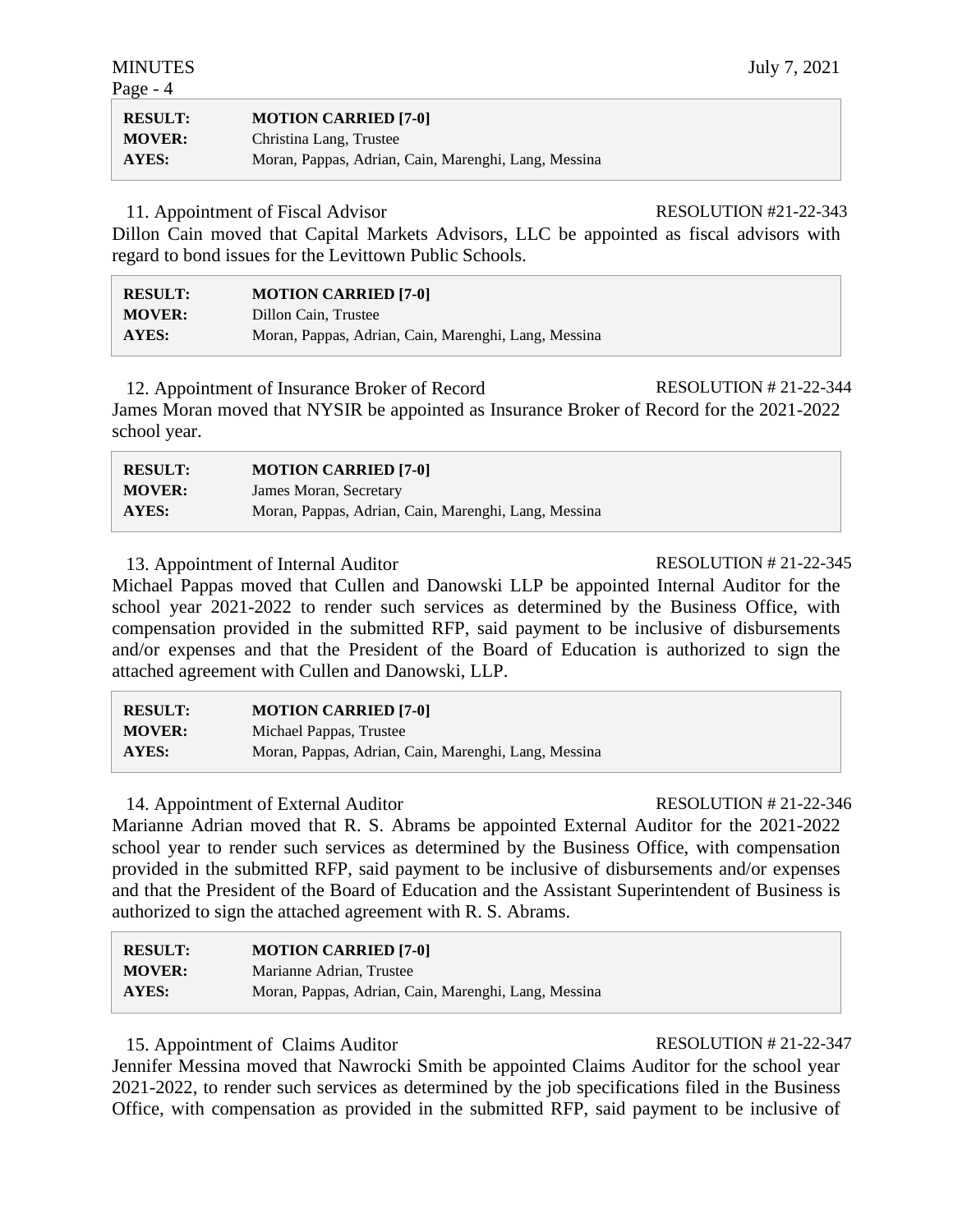disbursements and/or expenses and that the Board of Education President is authorized to sign the attached contract with Nawrocki Smith."

| <b>RESULT:</b> | <b>MOTION CARRIED [7-0]</b>                          |
|----------------|------------------------------------------------------|
| <b>MOVER:</b>  | Jennifer Messina, Vice-President                     |
| AYES:          | Moran, Pappas, Adrian, Cain, Lang, Marenghi, Messina |

### 16. Appointment of Treasurer RESOLUTION # 21-22-348

Christina Lang moved that Linda Dolecek be appointed for the position of Treasurer, at no additional salary, with the amount of bond fixed at \$1,000,000.

| <b>RESULT:</b> | <b>MOTION CARRIED [7-0]</b>                          |
|----------------|------------------------------------------------------|
| <b>MOVER:</b>  | Christina Lang, Trustee                              |
| AYES:          | Moran, Pappas, Adrian, Cain, Marenghi, Lang, Messina |

# 17. Appointment of Assistant Treasurer RESOLUTION # 21-22-349

Dillon Cain moved that Ping-Yann Chou be appointed to the position of Assistant Treasurer at no additional salary, with the amount of bond fixed at \$1,000,000.

| <b>RESULT:</b> | <b>MOTION CARRIED [7-0]</b>                          |
|----------------|------------------------------------------------------|
| <b>MOVER:</b>  | Dillon Cain, Trustee                                 |
| AYES:          | Moran, Pappas, Adrian, Cain, Marenghi, Lang, Messina |

18. Appointment of Central Treasurers for Extraclassroom Activity Funds RESOLUTION # 21-22-350

Recommended Motion: "The following be appointed as Central Treasurers for the Extraclassroom Activity Funds for their assigned schools for the 2021-2022 school year.

- Alice LoGiudice Division Avenue
- Diana Benevento MacArthur
- Colleen Eck Jonas Salk
- Janice Friedman Wisdom Lane"

As written.

| <b>RESULT:</b> | <b>MOTION CARRIED [7-0]</b>                          |
|----------------|------------------------------------------------------|
| <b>MOVER:</b>  | Michael Pappas, Trustee                              |
| AYES:          | Moran, Pappas, Adrian, Cain, Marenghi, Lang, Messina |

19. Appointment of Medical Inspector RESOLUTION # 21-22-351

James Moran moved that Dr. Suanne Kowal-Connelly be appointed as Medical Inspector at a contractual rate of \$20,000.00 per year.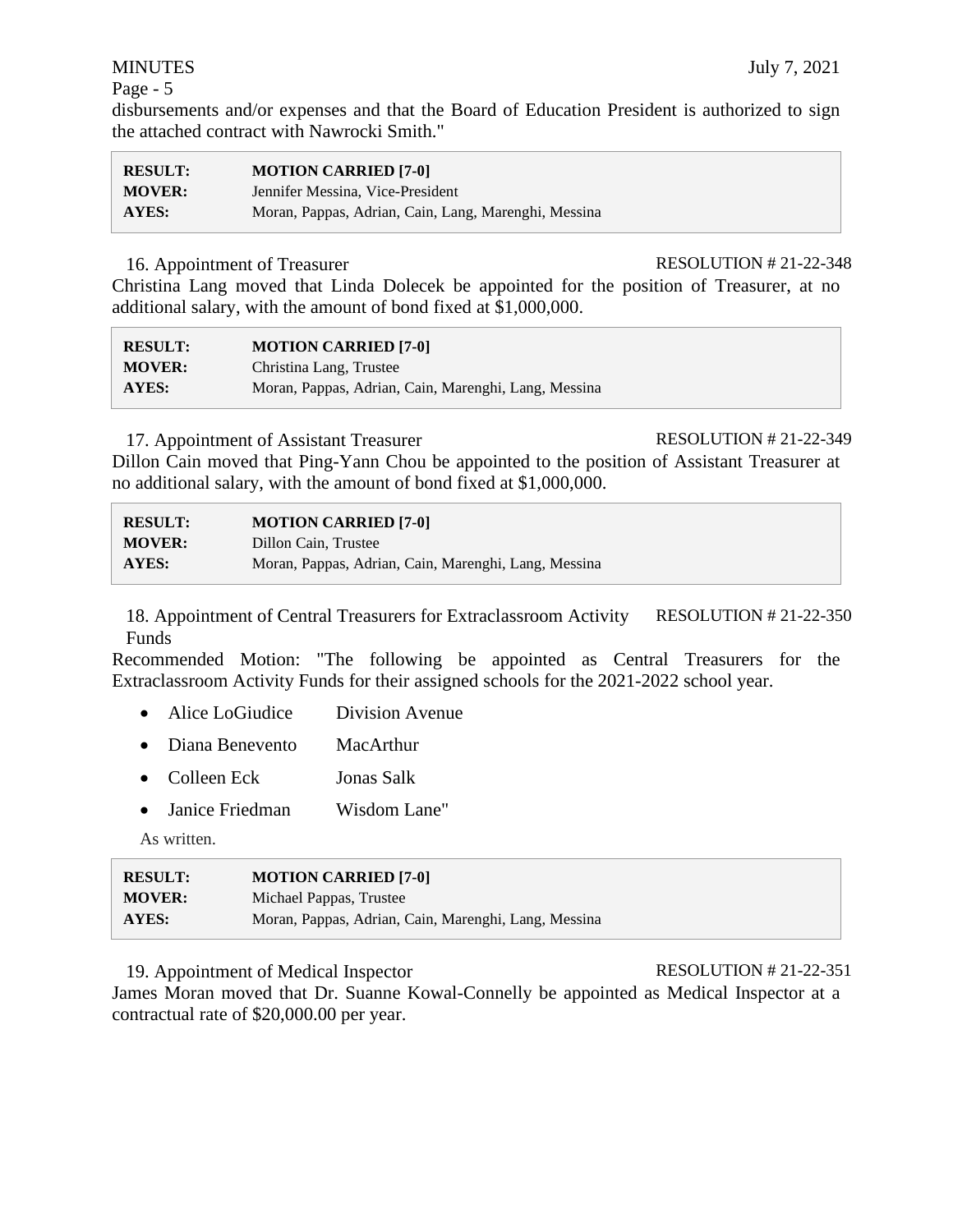| <b>RESULT:</b> | <b>MOTION CARRIED [7-0]</b>                          |
|----------------|------------------------------------------------------|
| <b>MOVER:</b>  | James Moran, Secretary                               |
| <b>AYES:</b>   | Moran, Pappas, Adrian, Cain, Marenghi, Lang, Messina |

20. Appointment of Medical Review Officer RESOLUTION # 21-22-352

Michael Pappas moved that Dr. Ronald Marino to be appointed as the Medical Review Officer for the district for the 2021-2022 school year to provide drug/alcohol tests as needed.

| <b>RESULT:</b> | <b>MOTION CARRIED [7-0]</b>                          |
|----------------|------------------------------------------------------|
| <b>MOVER:</b>  | Michael Pappas, Trustee                              |
| <b>AYES:</b>   | Moran, Pappas, Adrian, Cain, Marenghi, Lang, Messina |

21. Appointment of 403(b) and 457 Retirement Savings Plan Providers RESOLUTION # 21-22-353

Marianne Adrian moved that Aspire Financial Services, AXA Advisors, AXA Equitable Life Insurance Company, Voya Opportunity Plus, Legend Group/ADSERV, Lincoln Investment Planning, Mass Mutual-Panorama, Metlife, Mutual Inc. Financial Services, Oppenheimer Shareholder Services, and New York State Deferred Compensation as official retirement savings plan providers.

| <b>RESULT:</b> | <b>MOTION CARRIED [7-0]</b>                          |
|----------------|------------------------------------------------------|
| <b>MOVER:</b>  | Marianne Adrian, Trustee                             |
| AYES:          | Moran, Pappas, Adrian, Cain, Marenghi, Lang, Messina |

22. Appointment of Third Party Administrator for 403(b) and 457 Retirement Plan Providers RESOLUTION # 21-22-354

Jennifer Messina moved that OMNI is appointed as third party administrator for 403(b) and 457 Retirement Savings Plan Providers.

| <b>RESULT:</b> | <b>MOTION CARRIED [7-0]</b>                          |
|----------------|------------------------------------------------------|
| <b>MOVER:</b>  | Jennifer Messina, Vice-President                     |
| <b>AYES:</b>   | Moran, Pappas, Adrian, Cain, Marenghi, Lang, Messina |

23. Appointment of Third Party Administrator for Workers' Compensation

RESOLUTION # 21-22-355

Christina Lang moved that Wright Risk Management, LLC is appointed as third party administrator for Worker's Compensation for the 2021-2022 school year as per attached proposal.

| <b>RESULT:</b> | <b>MOTION CARRIED [7-0]</b>                          |
|----------------|------------------------------------------------------|
| <b>MOVER:</b>  | Christina Lang, Trustee                              |
| <b>AYES:</b>   | Moran, Pappas, Adrian, Cain, Marenghi, Lang, Messina |

24. Appointment of Section 504 Coordinator RESOLUTION # 21-22-356

Dillon Cain moved that Patricia Kolodnicki be appointed as Section 504 Coordinator for Levittown Public Schools.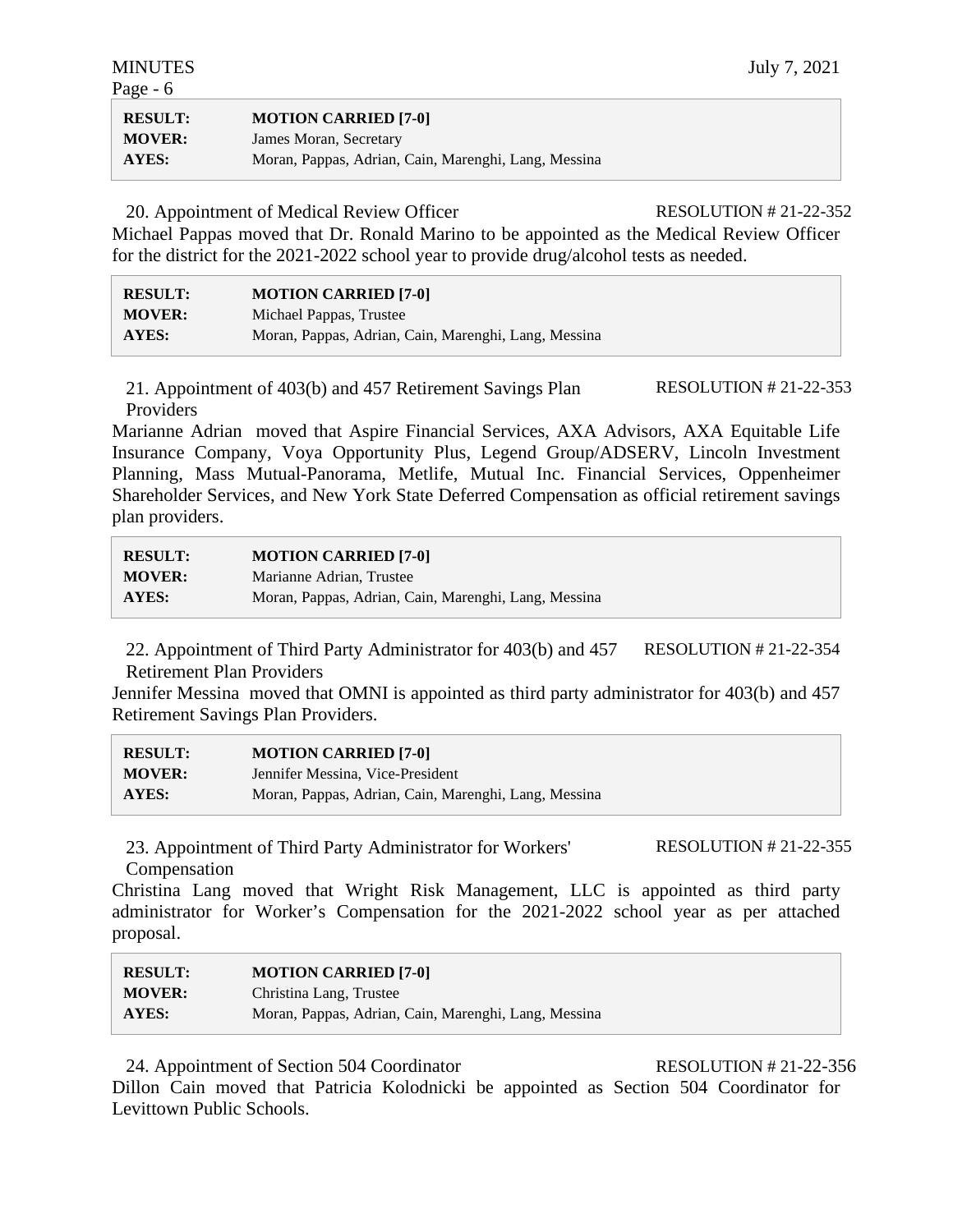| <b>RESULT:</b> | <b>MOTION CARRIED [7-0]</b>                          |
|----------------|------------------------------------------------------|
| <b>MOVER:</b>  | Dillon Cain, Trustee                                 |
| AYES:          | Moran, Pappas, Adrian, Cain, Marenghi, Lang, Messina |

### 25. Appointment of Surrogate Parent RESOLUTION # 21-22-357

Recommended Motion: "WHEREAS the Commissioner's Regulation Part 200, subchapter P, requires each local Board of Education to annually appoint surrogate parents who will represent the interests of a student with a disability whose parents are either unknown or unable to provide such representation at Committee on Special Education (CSE) meetings and/or hearings; and

WHEREAS, the Levittown CSE has carefully canvassed those persons who have demonstrated a willingness to serve in such capacity,

NOW, THEREFORE, BE IT RESOLVED, that Karen Buttner, 57 Barbara Lane, Levittown be appointed as a surrogate parent for the 2021-2022 school year."

| <b>RESULT:</b> | <b>MOTION CARRIED [7-0]</b>                          |
|----------------|------------------------------------------------------|
| <b>MOVER:</b>  | Michael Pappas, Trustee                              |
| <b>AYES:</b>   | Moran, Pappas, Adrian, Cain, Marenghi, Lang, Messina |

26. Appointment of Committee on Special Education and CommitteeRESOLUTION # 21-22-358 on Preschool Special Education

Recommended Motion: "RESOLVED, that the Levittown Board of Education appoint the three parent members: Karen Buttner, Dawn Santorufo and/or Krista Taormina, all chairpersons, psychologists and special and regular education teachers of special education students as well as Dr. Susan Farber, Dawn Wang, Dr. Sean Haggerty, Rocco Ognibene, Stephanie Adonna, Julia Joshuakutty, Dr. Margaret Ippolito, and Edel McCarville to serve on the District Committee on Special Education and the Committee on Preschool Special Education for the 2021-2022 school year."

| <b>RESULT:</b> | <b>MOTION CARRIED [7-0]</b>                          |
|----------------|------------------------------------------------------|
| <b>MOVER:</b>  | Michael Pappas, Trustee                              |
| AYES:          | Moran, Pappas, Adrian, Cain, Marenghi, Lang, Messina |

27. Appointment of Impartial Hearing Officers RESOLUTION #21-22-359

Recommended Motion: "WHEREAS, the Commissioner's Regulation Section 200.5, requires each local Board of Education to annually appoint impartial hearing officers in the event of an appeal of a CSE action by a parent of a student with a disability, or a student with a disability over the age of 18,

NOW, THEREFORE, BE IT RESOLVED, that the Levittown Board of Education does, hereby, appoint all impartial hearing officers from the district-specific Nassau County list of Impartial Hearing Officers as maintained by the Impartial Hearing Reporting System for the 2021-2022 school year*;* and authorizes the President of the Board of Education to appoint Impartial Hearing Officers from the above mentioned list on a rotational basis."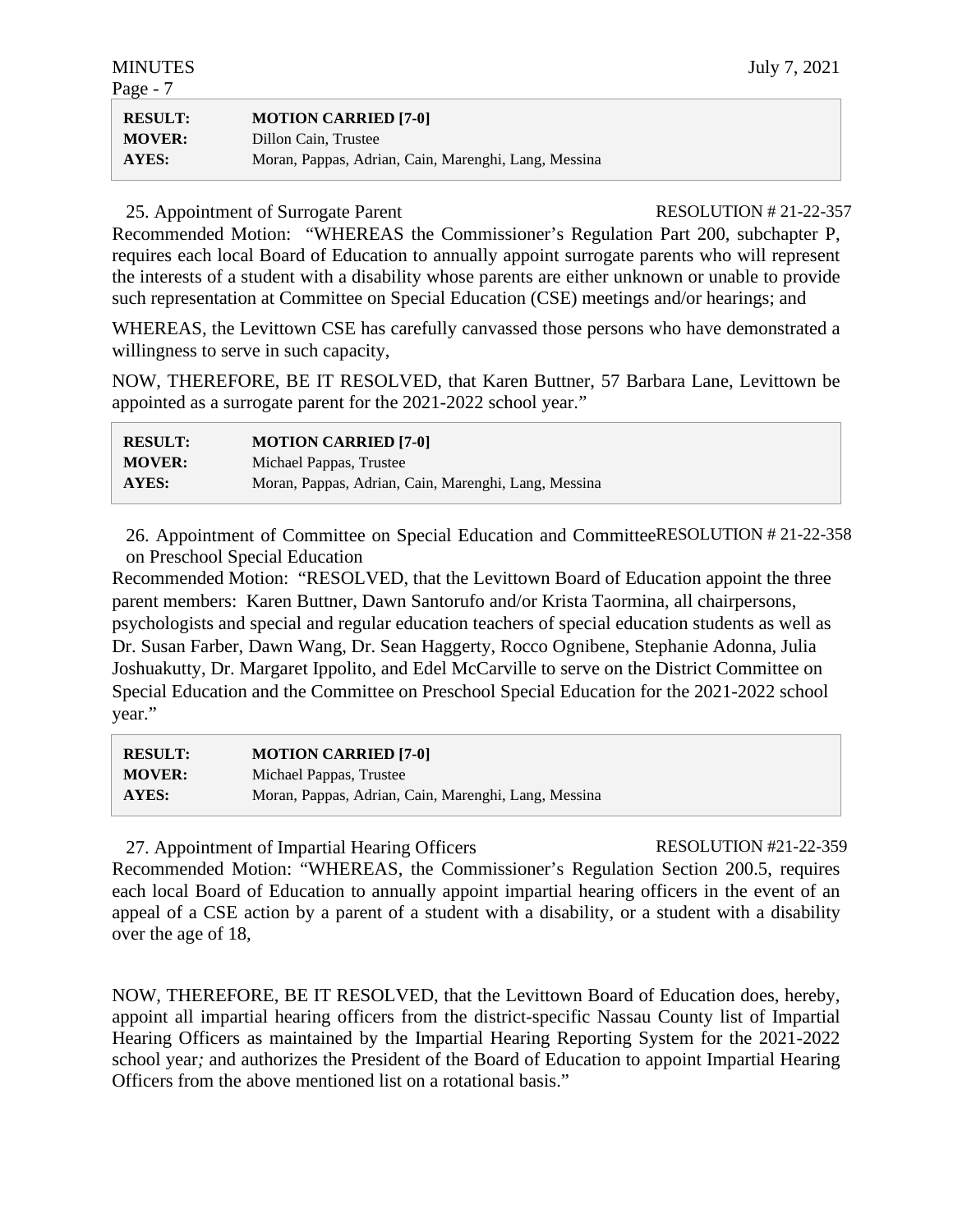| <b>MINUTES</b> |
|----------------|
|----------------|

| <b>RESULT:</b> | <b>MOTION CARRIED [7-0]</b>                          |
|----------------|------------------------------------------------------|
| <b>MOVER:</b>  | Michael Pappas, Trustee                              |
| AYES:          | Moran, Pappas, Adrian, Cain, Marenghi, Lang, Messina |

### 28. Appointment of Committee on Safety RESOLUTION # 21-22-360

Recommended Motion: "RESOLVED, that the Levittown Board of Education appoint members as follows: School Board Member, Michael Pappas; Teacher Representative, Gayle Glicksman; Administrator, Debbie Rifkin; Parent/Teacher Organizations Member, Margaret Costa; School Safety Personnel, Salvatore Tese; Buildings and Grounds Representative, Michael Gunn and School District Chief Emergency Officer Designee, Christopher Milano to serve on the District Committee on Safety for the 2021-2022 school year."

**RESULT: MOTION CARRIED [7-0] MOVER:** Michael Pappas, Trustee **AYES:** Moran, Pappas, Adrian, Cain, Marenghi, Lang, Messina

29. Appointment of School Pesticide Representative RESOLUTION # 21-22-361 James Moran moved that Christopher Milano be appointed as School Pesticide Representative for Levittown Public Schools.

| <b>RESULT:</b> | <b>MOTION CARRIED [7-0]</b>                          |
|----------------|------------------------------------------------------|
| <b>MOVER:</b>  | James Moran, Secretary                               |
| AYES:          | Moran, Pappas, Adrian, Cain, Marenghi, Lang, Messina |

30. Appointment of Asbestos Hazard Emergency Response Act Designee RESOLUTION # 21-22-362

Michael Pappas moved that Christopher Milano be appointed as Asbestos Hazard Emergency Response Act (AHERA) designee for Levittown Public Schools.

| <b>RESULT:</b> | <b>MOTION CARRIED [7-0]</b>                          |
|----------------|------------------------------------------------------|
| <b>MOVER:</b>  | Michael Pappas, Trustee                              |
| <b>AYES:</b>   | Moran, Pappas, Adrian, Cain, Marenghi, Lang, Messina |

31. Appointment of Chemical Hygiene Committee RESOLUTION # 21-22-363 Jennifer Messina moved that Paul Ryan (MacArthur High School), Jennifer Appleton (Salk Middle School), Meghan Olsen (Wisdom Lane Middle School), and Sarah Labonte (Division Avenue High School) be appointed as Chemical Hygiene Committee for Levittown Public Schools.

| <b>RESULT:</b> | <b>MOTION CARRIED [7-0]</b>                          |
|----------------|------------------------------------------------------|
| <b>MOVER:</b>  | Jennifer Messina, Vice-President                     |
| AYES:          | Moran, Pappas, Adrian, Cain, Marenghi, Lang, Messina |

32. Appointment of Dignity for All Students Act (DASA) **Coordinators** RESOLUTION #21-22-364

Jennifer Messina moved that Debbie Rifkin, George Maurer, Frank Mortillaro, Jordan Margolis,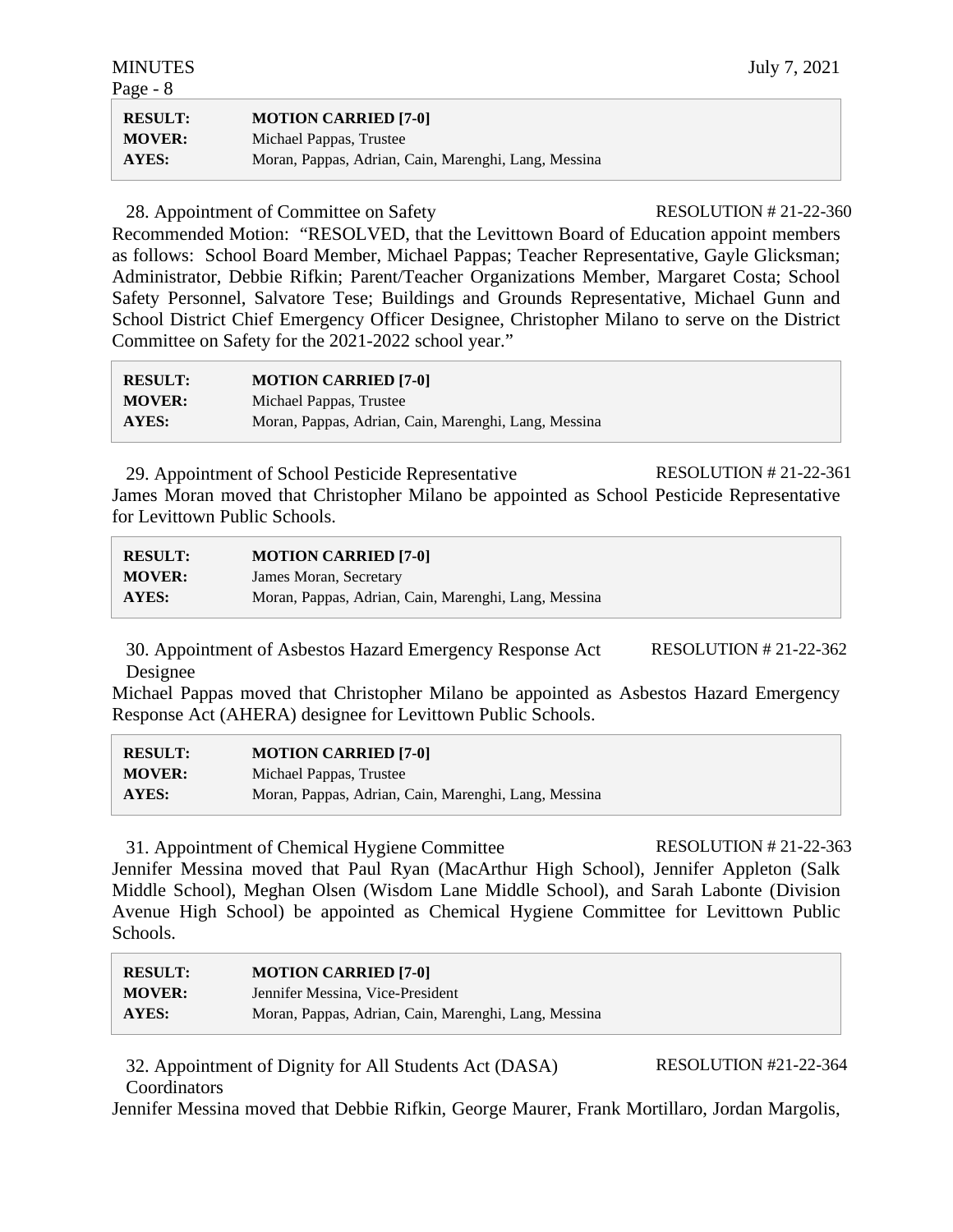Jared Vanderbeck, Jami Anspach, Keith Squillacioti, John Zampaglione, John Avena, John Coscia and Joseph Sheehan be appointed as Dignity for All Students Act (DASA) Coordinators for Levittown Public Schools.

| <b>RESULT:</b> | <b>MOTION CARRIED [7-0]</b>                          |
|----------------|------------------------------------------------------|
| <b>MOVER:</b>  | Jennifer Messina, Vice-President                     |
| AYES:          | Moran, Pappas, Adrian, Cain, Marenghi, Lang, Messina |

### 33. Appointment of Records Officer RESOLUTION # 21-22-365

Christina Lang moved that Debbie Rifkin be appointed as Records Officer for Levittown Public Schools.

| <b>RESULT:</b> | <b>MOTION CARRIED [7-0]</b>                          |
|----------------|------------------------------------------------------|
| <b>MOVER:</b>  | Christina Lang, Trustee                              |
| AYES:          | Moran, Pappas, Adrian, Cain, Marenghi, Lang, Messina |

34. Appointment of Records Appeals Officer RESOLUTION # 21-22-366

Dillon Cain moved that Dr. Tonie McDonald be appointed as Records Appeals Officer for Levittown Public Schools.

| <b>RESULT:</b> | <b>MOTION CARRIED [7-0]</b>                          |
|----------------|------------------------------------------------------|
| <b>MOVER:</b>  | Dillon Cain, Trustee                                 |
| <b>AYES:</b>   | Moran, Pappas, Adrian, Cain, Marenghi, Lang, Messina |

35. Appointment of Residency Officer RESOLUTION # 21-22-367

James Moran moved that Debbie Rifkin be appointed as Residency Officer for Levittown Public Schools.

| <b>RESULT:</b> | <b>MOTION CARRIED [7-0]</b>                          |
|----------------|------------------------------------------------------|
| <b>MOVER:</b>  | James Moran, Secretary                               |
| <b>AYES:</b>   | Moran, Pappas, Adrian, Cain, Marenghi, Lang, Messina |

36. Appointment of Homeless Liaison RESOLUTION # 21-22-368

Michael Pappas moved that Dr. Susan Farber be appointed as Homeless Liaison for Levittown Public Schools.

| <b>RESULT:</b> | <b>MOTION CARRIED [7-0]</b>                          |
|----------------|------------------------------------------------------|
| <b>MOVER:</b>  | Michael Pappas, Trustee                              |
| <b>AYES:</b>   | Moran, Pappas, Adrian, Cain, Marenghi, Lang, Messina |

37. Appointment of District Attendance Officer RESOLUTION #21-22-369 Marianne Adrian moved that Debbie Rifkin be appointed as Attendance Officer for Levittown Public Schools.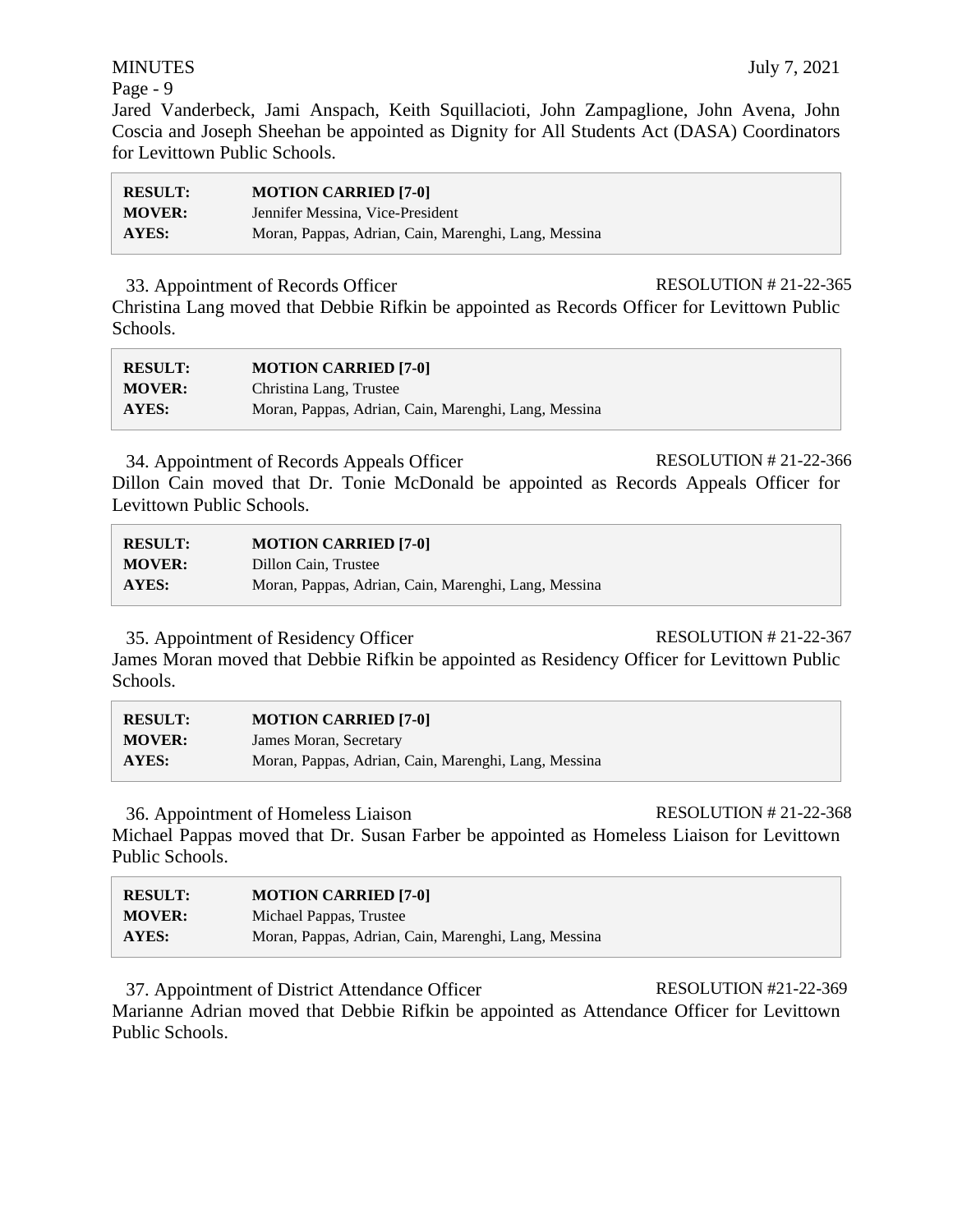| <b>RESULT:</b> | <b>MOTION CARRIED [7-0]</b>                          |
|----------------|------------------------------------------------------|
| <b>MOVER:</b>  | Marianne Adrian, Trustee                             |
| AYES:          | Moran, Pappas, Adrian, Cain, Marenghi, Lang, Messina |

38. Appointment of Prevailing Wage Designee RESOLUTION # 21-22-370

Jennifer Messina moved that Christopher Milano be appointed as Prevailing Wage Designee for Levittown Public Schools.

| <b>RESULT:</b> | <b>MOTION CARRIED [UNANIMOUS]</b>                    |
|----------------|------------------------------------------------------|
| <b>MOVER:</b>  | Jennifer Messina, Vice-President                     |
| AYES:          | Moran, Pappas, Adrian, Cain, Marenghi, Lang, Messina |

39. Appointment of Title IX Coordinators RESOLUTION # 21-22-371

Christina Lang moved that Debbie Rifkin and Christopher Dillon be appointed the Title IX Coordinators for the Levittown Public Schools for the 2021-2022 school year.

| <b>RESULT:</b> | <b>MOTION CARRIED [7-0</b>                           |
|----------------|------------------------------------------------------|
| <b>MOVER:</b>  | Christina Lang, Trustee                              |
| <b>AYES:</b>   | Moran, Pappas, Adrian, Cain, Marenghi, Lang, Messina |

40. Appointment of Data Privacy Officer RESOLUTION # 21-22-372 Dillon Cain moved that Todd Winch be appointed as Data Privacy Officer for Levittown Public Schools.

| <b>RESULT:</b> | <b>MOTION CARRIED [7-0]</b>                          |
|----------------|------------------------------------------------------|
| <b>MOVER:</b>  | Dillon Cain, Trustee                                 |
| AYES:          | Moran, Pappas, Adrian, Cain, Marenghi, Lang, Messina |

### 41. Authorization of Grants RESOLUTION # 21-22-373

Recommended Motion: "RESOLVED, that the Superintendent of Schools is authorized to sign all applications and claims relating to Federal and State Grant applications."

| <b>RESULT:</b> | <b>MOTION CARRIED [7-0]</b>                          |
|----------------|------------------------------------------------------|
| <b>MOVER:</b>  | Marianne Adrian, Trustee                             |
| AYES:          | Moran, Pappas, Adrian, Cain, Marenghi, Lang, Messina |

42. Annual Professional Perform Review - Principal Lead Evaluators RESOLUTION # 21-22-374 Recommended Motion: "RESOLVED that in accordance with Education Law 3012-d and the Commissioner's Regulations, Tonie McDonald, Debbie Rifkin, and Todd Winch are approved as certified Principal Lead Evaluators."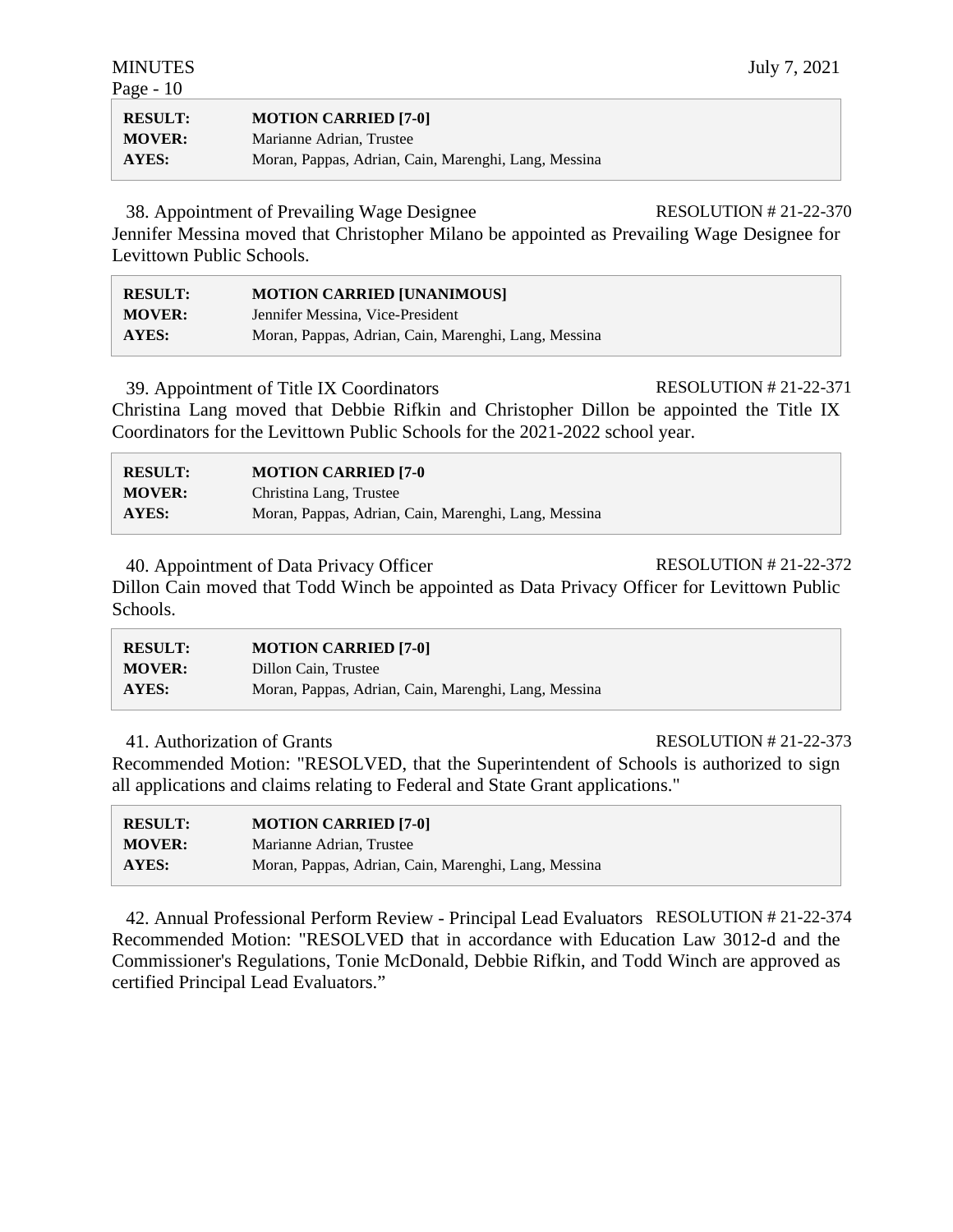| <b>RESULT:</b> | <b>MOTION CARRIED [7-0]</b>                          |
|----------------|------------------------------------------------------|
| <b>MOVER:</b>  | Marianne Adrian, Trustee                             |
| AYES:          | Moran, Pappas, Adrian, Cain, Marenghi, Lang, Messina |

43. Annual Professional Perform Review - Teacher Lead Evaluators RESOLUTION # 21-22-375 Recommended Motion: "RESOLVED that in accordance with Education Law 3012-d and the Commissioner's Regulations, Joseph Sheehan, John Coscia, John Zampaglione, John Avena, George Maurer, Jordan Margolis, Jared Vanderbeck, Jami Anspach, Frank Mortillaro, and Keith Squillacioti are approved as certified Teacher Lead Evaluators."

| <b>RESULT:</b> | <b>MOTION CARRIED [7-0]</b>                          |
|----------------|------------------------------------------------------|
| <b>MOVER:</b>  | Marianne Adrian, Trustee                             |
| <b>AYES:</b>   | Moran, Pappas, Adrian, Cain, Marenghi, Lang, Messina |

44. Teachers' Center Policy Board Liaison RESOLUTION #21-22-376

"BE IT RESOLVED, that Michael Pappas be appointed as a representative of the Levittown Board of Education to the Levittown Teachers' Center Policy Board for the 2021-2022 school year."

| <b>RESULT:</b> | <b>MOTION CARRIED [7-0]</b>                          |
|----------------|------------------------------------------------------|
| <b>MOVER:</b>  | Marianne Adrian, Trustee                             |
| AYES:          | Moran, Pappas, Adrian, Cain, Marenghi, Lang, Messina |

45. Re-adoption of Board of Education Policies RESOLUTION # 21-22-377

Recommended Motion: "RESOLVED, that the Levittown Board of Education does, hereby, readopt all existing policies without changes. These policies need Board of Education review every year."

| <b>RESULT:</b> | <b>MOTION CARRIED [7-0]</b>                          |
|----------------|------------------------------------------------------|
| <b>MOVER:</b>  | Marianne Adrian, Trustee                             |
| AYES:          | Moran, Pappas, Adrian, Cain, Marenghi, Lang, Messina |

46. Professional Development Plan RESOLUTION # 21-22-378

Recommended Motion: "WHEREAS, in compliance with the Commissioner's Regulations 100.2(dd), the Board of Education adopts a Professional Development Plan annually and subsequently addendums thereto; and

WHEREAS there are no changes to the plan;

NOW, THEREFORE, BE IT RESOLVED, that the Board of Education does, hereby, adopt the attached revised 2021-2023 Professional Development Plan."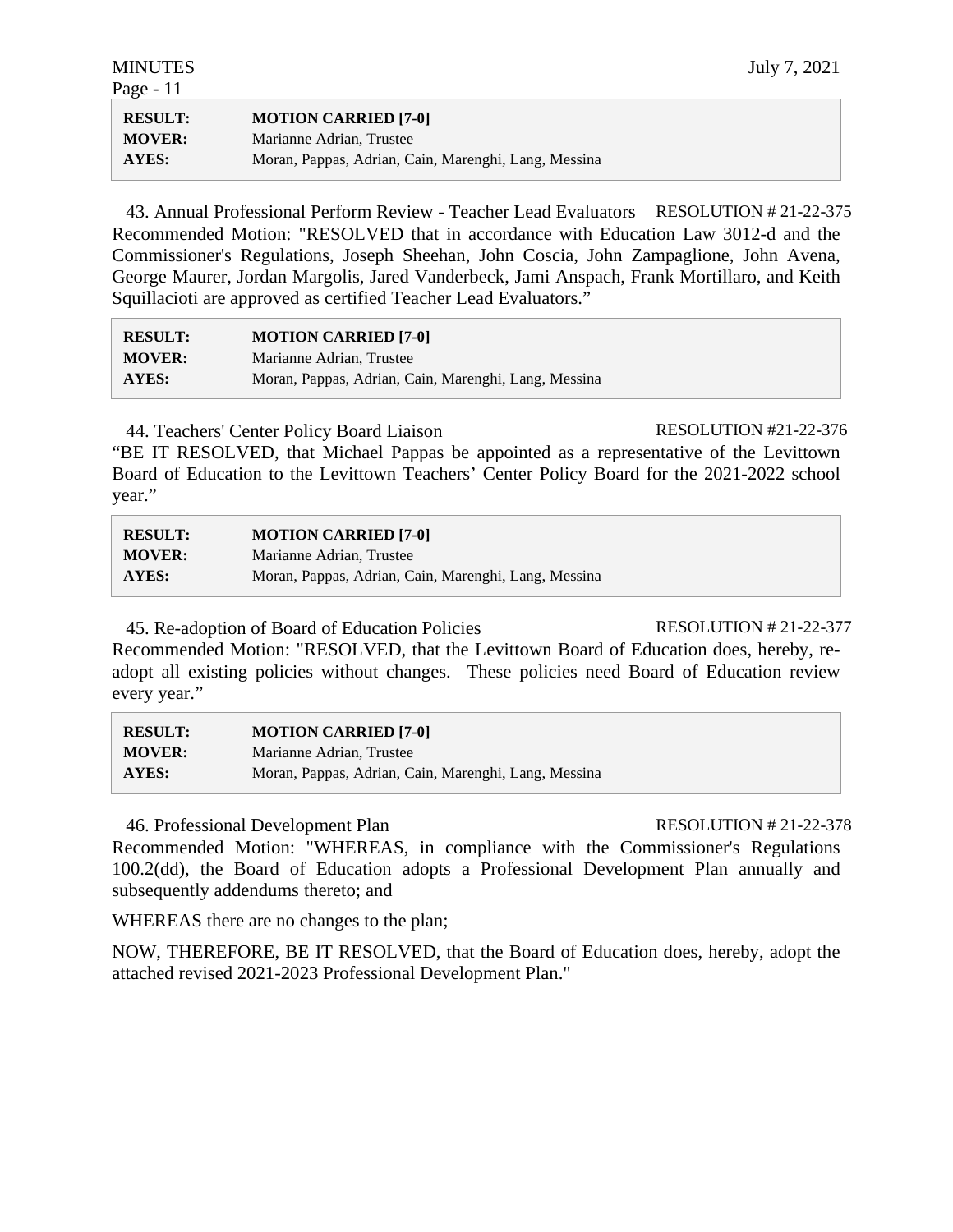| <b>RESULT:</b> | <b>MOTION CARRIED [7-0]</b>                          |
|----------------|------------------------------------------------------|
| <b>MOVER:</b>  | Marianne Adrian, Trustee                             |
| AYES:          | Moran, Pappas, Adrian, Cain, Marenghi, Lang, Messina |

47. District Code of Conduct RESOLUTION # 21-22-379

Recommended Motion: "RESOLVED, that the Levittown Board of Education does, hereby, approve the attached Code of Conduct for the 2021-2022 school year."

| <b>RESULT:</b> | <b>MOTION CARRIED [7-0]</b>                          |
|----------------|------------------------------------------------------|
| <b>MOVER:</b>  | Marianne Adrian, Trustee                             |
| <b>AYES:</b>   | Moran, Pappas, Adrian, Cain, Marenghi, Lang, Messina |

### 48. Audit Committee RESOLUTION # 21-22-380

Recommended Motion: "RESOLVED that the Levittown Board of Education as a whole shall, heretofore, constitute the Audit Committee."

| <b>RESULT:</b> | <b>MOTION CARRIED [7-0]</b>                          |
|----------------|------------------------------------------------------|
| <b>MOVER:</b>  | Marianne Adrian, Trustee                             |
| <b>AYES:</b>   | Moran, Pappas, Adrian, Cain, Marenghi, Lang, Messina |

# 49. nVision Permissions RESOLUTION #21-22-381

Recommended Motion: "RESOLVED, that the Director of Computer and Media Services is, hereby, designated to be the District individual responsible for adding new users in nVision, and the Assistant to the Superintendent for Administration or the Treasurer with the approval of the Assistant Superintendent for Business and Finance, is responsible for assigning nVision permissions and privileges."

| <b>RESULT:</b> | <b>MOTION CARRIED [7-0]</b>                          |
|----------------|------------------------------------------------------|
| <b>MOVER:</b>  | Marianne Adrian, Trustee                             |
| <b>AYES:</b>   | Moran, Pappas, Adrian, Cain, Marenghi, Lang, Messina |

### 50. Petty Cash Accounts RESOLUTION # 21-22-382

Recommended Motion: "BE IT RESOLVED, that the Levittown Board of Education does, hereby, appoint the following as treasurers for a petty cash fund in the amount of \$100 for the 2021-2022 school year:

- Dr. Tonie McDonald, Superintendent of Schools
- Todd Winch, Assistant Superintendent for Instruction
- Debbie Rifkin, Assistant Superintendent for Human Resources
- Dr. Christopher Dillon, Assistant Superintendent for Business and Finance
- Dr. Susan Farber, Director, Pupil Services
- Todd Connell, Director, Computer Department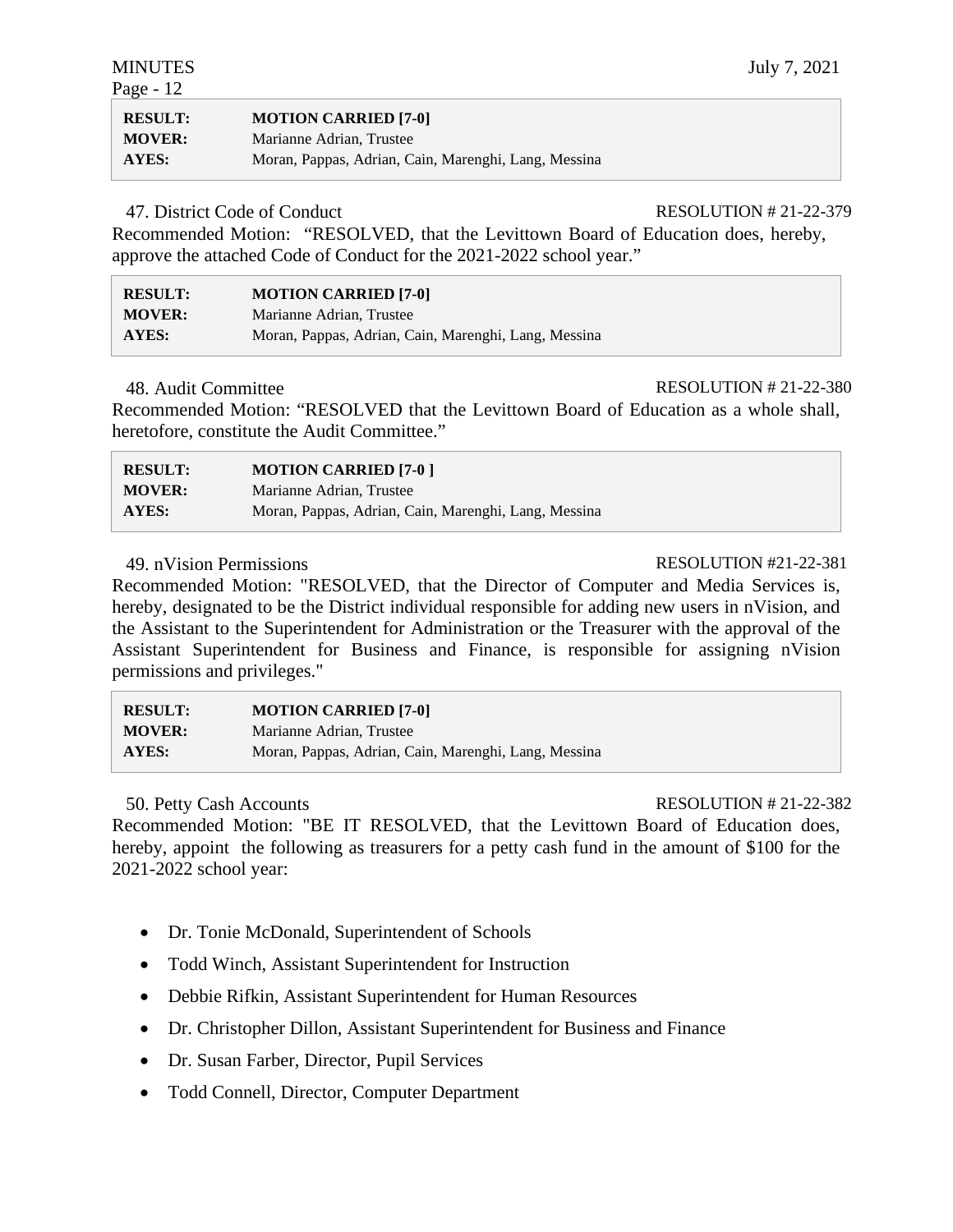- J. Keith Snyder, Director, Health, Physical Education and Athletics
- Dajuana Reeves, Supervisor, Transportation Department
- Christopher Milano, Supervisor, Buildings and Grounds
- Dr. George Maurer, Principal, Abbey Lane School
- Jordan Margolis, Principal, East Broadway School
- Dr. Jared Vanderbeck, Principal, Gardiners Avenue School
- Jami Anspach, Principal, Lee Road School
- Frank Mortillaro, Principal, Northside School
- Keith Squillacioti, Principal, Summit Lane School
- John Zampaglione, Principal, Jonas Salk Middle School
- John Avena, Principal, Wisdom Lane Middle School
- John Coscia, Principal, Division Avenue High School
- Joseph Sheehan, Principal, MacArthur High School"

| <b>RESULT:</b> | <b>MOTION CARRIED [7-0]</b>                          |
|----------------|------------------------------------------------------|
| <b>MOVER:</b>  | Marianne Adrian, Trustee                             |
| AYES:          | Moran, Pappas, Adrian, Cain, Marenghi, Lang, Messina |

# 51. Mileage Compensation RESOLUTION # 21-22-383

Michael Pappas moved that the mileage compensation rate for employee use of personal cars in the conduct of District business be approved at the current IRS prevailing rate per mile and remaining in effect for the 2021-2022 school year.

| <b>RESULT:</b> | <b>MOTION CARRIED [7-0]</b>                          |
|----------------|------------------------------------------------------|
| <b>MOVER:</b>  | Michael Pappas, Trustee                              |
| <b>AYES:</b>   | Moran, Pappas, Adrian, Cain, Marenghi, Lang, Messina |

52. Purchasing Policy and Procedures Manual RESOLUTION # 21-22-384 Recommended Motion: "RESOLVED, that the Levittown Board of Education does, hereby, approve the attached 'Purchasing Policy & Procedures Manual for the 2021-2022 school year."

As written

| <b>RESULT:</b> | <b>MOTION CARRIED [7-0]</b>                          |
|----------------|------------------------------------------------------|
| <b>MOVER:</b>  | Michael Pappas, Trustee                              |
| AYES:          | Moran, Pappas, Adrian, Cain, Marenghi, Lang, Messina |

53. Authorization to sell RANS, TANS, BANS RESOLUTION # 21-22-385

Recommended motion: "RESOLVED, that the President of the Board of Education, subject to the provisions of local finance law, is delegated the power to authorize the issuance and to sell RANS, TANS and BANS including renewals thereof, in anticipation of the collection of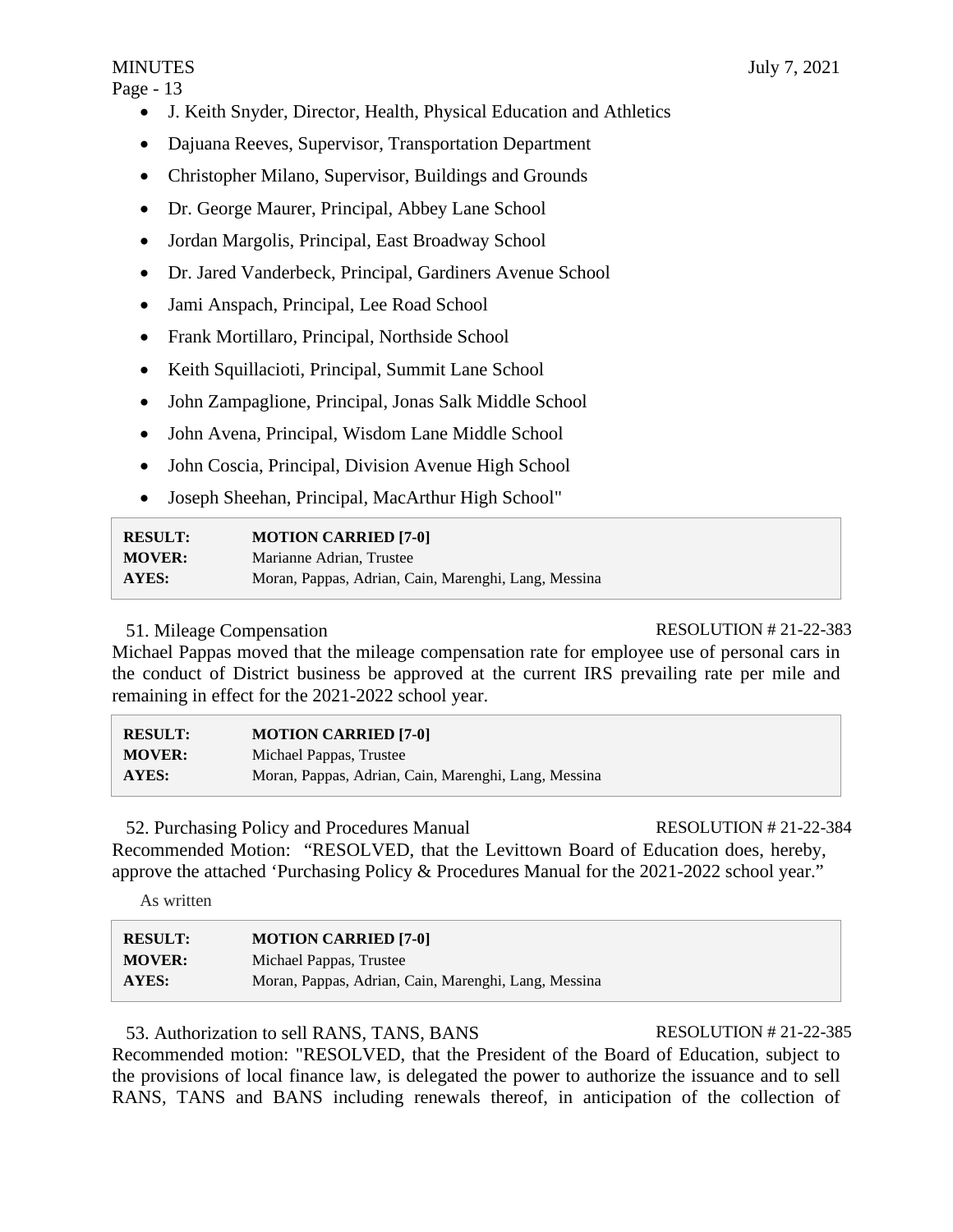| <b>RESULT:</b> | <b>MOTION CARRIED [7-0]</b>                          |
|----------------|------------------------------------------------------|
| <b>MOVER:</b>  | Michael Pappas, Trustee                              |
| <b>AYES:</b>   | Moran, Pappas, Adrian, Cain, Marenghi, Lang, Messina |

54. Authorization to Approve Conference Requests RESOLUTION # 21-22-386 Recommended Motion: "RESOLVED, that the Assistant Superintendent for Instruction be authorized to approve conference attendance requests with approved expenses as permitted by Section 77-6 of the General Municipal Law."

| <b>RESULT:</b> | <b>MOTION CARRIED [7-0]</b>                          |
|----------------|------------------------------------------------------|
| <b>MOVER:</b>  | Michael Pappas, Trustee                              |
| <b>AYES:</b>   | Moran, Pappas, Adrian, Cain, Marenghi, Lang, Messina |

### 55. Certifier of Payrolls RESOLUTION # 21-22-387

Recommended motion: "RESOLVED, that the Superintendent of Schools or her designee are authorized to certify payrolls of the district."

| <b>RESULT:</b> | <b>MOTION CARRIED [7-0]</b>                          |
|----------------|------------------------------------------------------|
| <b>MOVER:</b>  | Michael Pappas, Trustee                              |
| <b>AYES:</b>   | Moran, Pappas, Adrian, Cain, Marenghi, Lang, Messina |

56. Certifier of Payrolls - Civil Service Report RESOLUTION # 21-22-388 Recommended motion: "RESOLVED, that the President of the Board of Education is authorized as Certifier of Payrolls for the Annual Civil Service Report."

| <b>RESULT:</b> | <b>MOTION CARRIED [7-0]</b>                          |
|----------------|------------------------------------------------------|
| <b>MOVER:</b>  | Michael Pappas, Trustee                              |
| AYES:          | Moran, Pappas, Adrian, Cain, Marenghi, Lang, Messina |

57. Designation of Alternate to Sign Checks RESOLUTION # 21-22-389 Michael Pappas moved that the President of the Board of Education be designated to sign checks in the absence of the Treasurer and the Assistant Treasurer.

| <b>RESULT:</b> | <b>MOTION CARRIED [7-0]</b>                          |
|----------------|------------------------------------------------------|
| <b>MOVER:</b>  | Michael Pappas, Trustee                              |
| AYES:          | Moran, Pappas, Adrian, Cain, Marenghi, Lang, Messina |

58. Designation of Depositories RESOLUTION # 21-22-390

Marianne Adrian moved that the following institutions be designated as official depositories:

- JP Morgan Chase Bank, N.A.
- HSBC Bank USA, N.A.
- Banc of America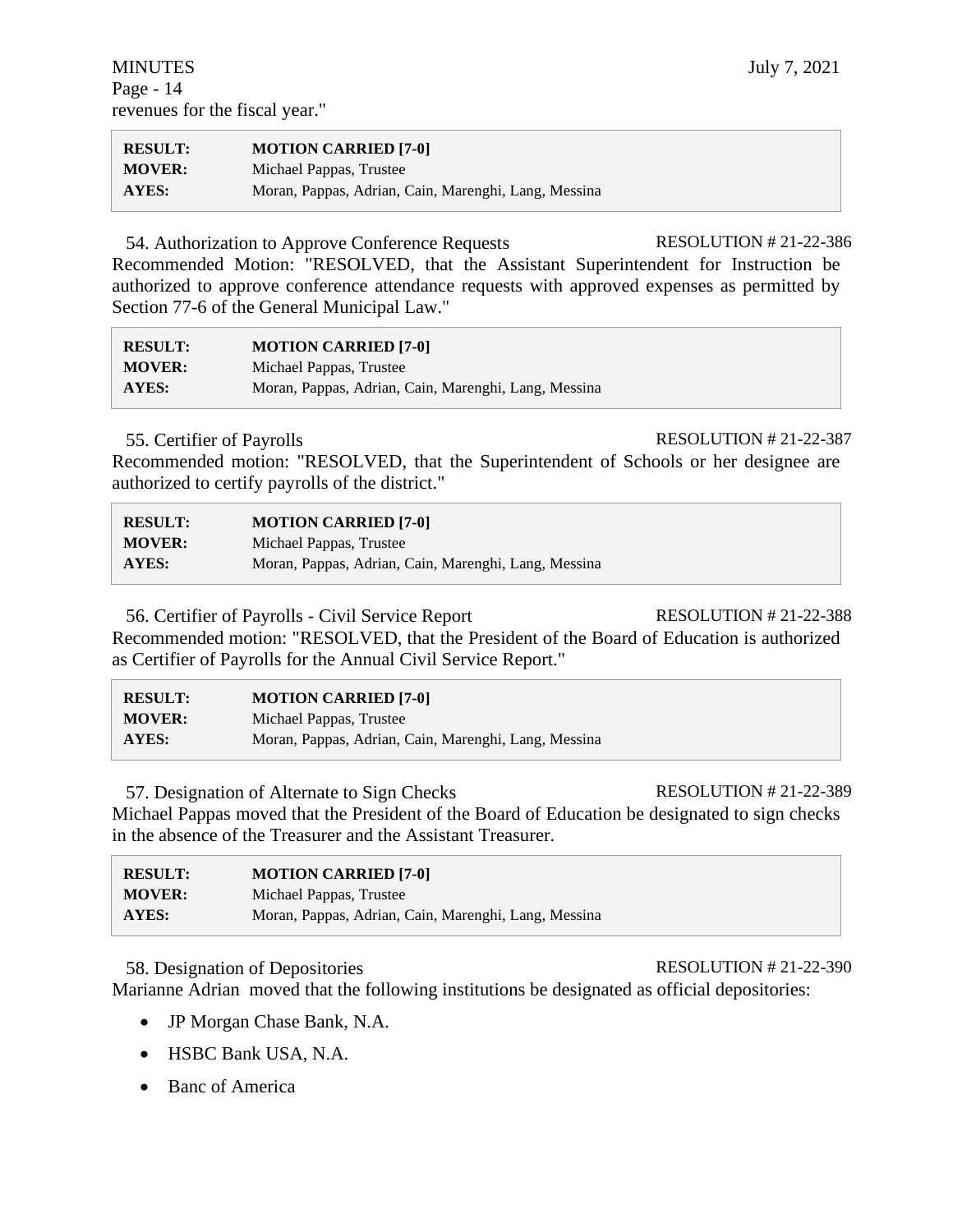- Flushing Bank
- Sterling National Bank
- Citibank
- New York Community Bancorp
- First National Bank of Long Island

| <b>RESULT:</b> | <b>MOTION CARRIED [7-0]</b>                          |
|----------------|------------------------------------------------------|
| <b>MOVER:</b>  | Marianne Adrian, Trustee                             |
| AYES:          | Moran, Pappas, Adrian, Cain, Marenghi, Lang, Messina |

### 59. Designation of Newspaper RESOLUTION #21-22-391

Jennifer Messina moved that at the discretion of the Board of Education and the Superintendent, that the Levittown Tribune and the Long Island Herald be designated as the newspapers for the district for the 2021-2022 school year.

| <b>RESULT:</b> | <b>MOTION CARRIED [7-0]</b>                          |
|----------------|------------------------------------------------------|
| <b>MOVER:</b>  | Jennifer Messina, Vice-President                     |
| <b>AYES:</b>   | Moran, Pappas, Adrian, Cain, Marenghi, Lang, Messina |

# 60. Dance Program Tuition RESOLUTION # 21-22-392

Recommended Motion: "RESOLVED, that the Levittown Board of Education does, hereby, approve the following Dance Program tuition for the 2021 - 2022 school year representing no increase from the prior year:

Dance classes: \$180 per class/per year

Gymnastics classes \$200 per class/per year."

| <b>RESULT:</b> | <b>MOTION CARRIED [7-0]</b>                          |
|----------------|------------------------------------------------------|
| <b>MOVER:</b>  | Marianne Adrian, Trustee                             |
| AYES:          | Moran, Pappas, Adrian, Cain, Marenghi, Lang, Messina |

# 61. Driver Education Tuition RESOLUTION # 21-22-393

Recommended Motion: "RESOLVED, that the Levittown Board of Education does, hereby, approve the Driver Education tuition of \$495 for the 2021-2022 school year representing no increase from the prior year."

| <b>RESULT:</b> | <b>MOTION CARRIED [7-0]</b>                          |
|----------------|------------------------------------------------------|
| <b>MOVER:</b>  | Marianne Adrian, Trustee                             |
| <b>AYES:</b>   | Moran, Pappas, Adrian, Cain, Marenghi, Lang, Messina |

# 62. Summer Music Tuition RESOLUTION # 21-22-394

Recommended Motion: "RESOLVED, that the Levittown Board of Education does, hereby, approve the Summer Music tuition of \$125 (first child) and \$110 (second child) for the 2021- 2022 school year representing an increase of \$20 and \$5, respectively."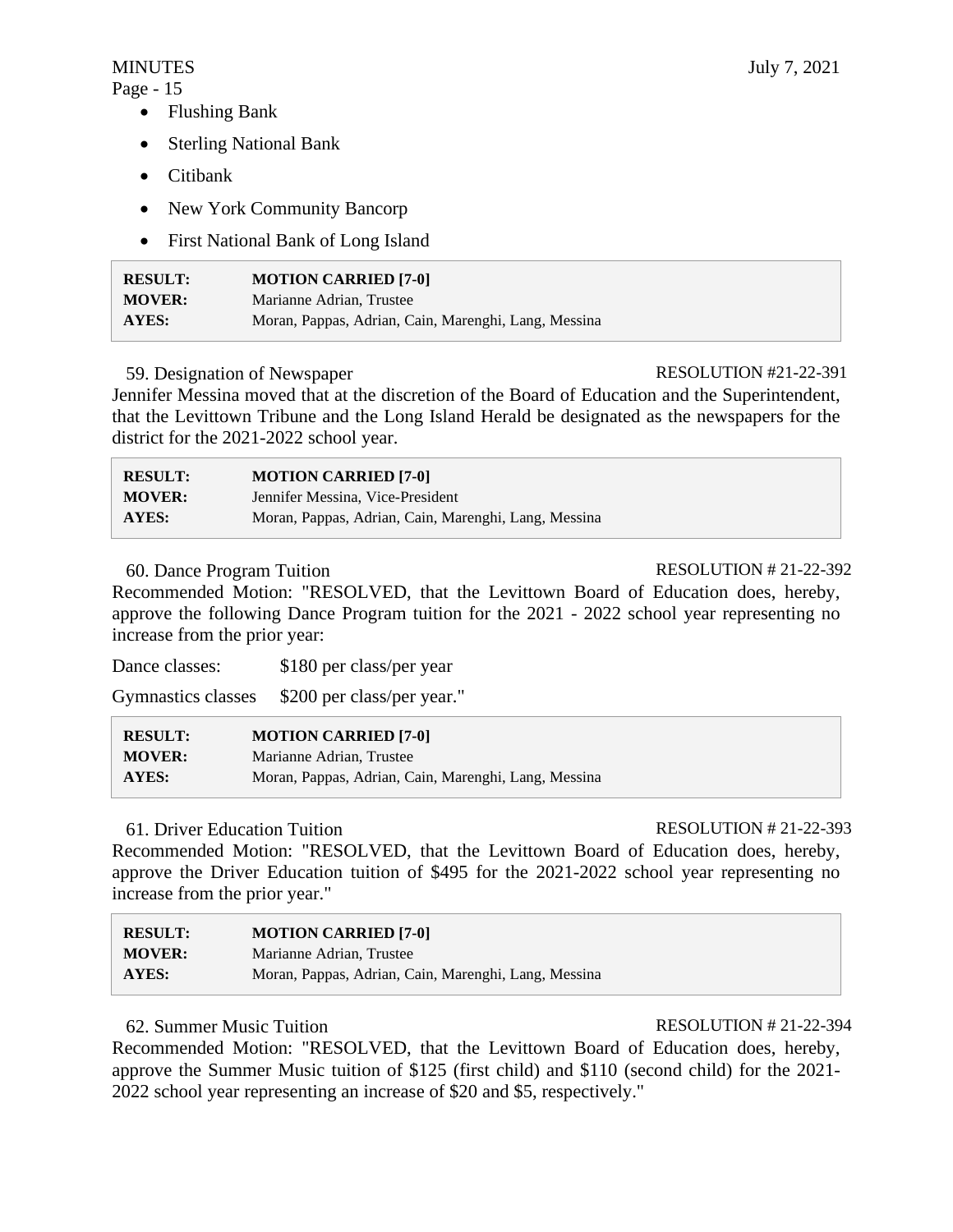| <b>RESULT:</b> | <b>MOTION CARRIED [7-0]</b>                          |
|----------------|------------------------------------------------------|
| <b>MOVER:</b>  | Marianne Adrian, Trustee                             |
| <b>AYES:</b>   | Moran, Pappas, Adrian, Cain, Marenghi, Lang, Messina |

63. School Lunch Prices RESOLUTION # 21-22-395

Recommended Motion: "RESOLVED, that the Levittown Board of Education does, hereby, approve the following school lunch prices for the 2021-2022 school year representing no increase to cost as follows:

Elementary (Grades K - 5) ……. \$2.55

Secondary (Grades 6 - 12) ……. \$2.80

| <b>RESULT:</b> | <b>MOTION CARRIED [7-0]</b>                          |
|----------------|------------------------------------------------------|
| <b>MOVER:</b>  | Marianne Adrian, Trustee                             |
| AYES:          | Moran, Pappas, Adrian, Cain, Marenghi, Lang, Messina |

64. Employee Salaries Not Covered by Collective Bargaining RESOLUTION # 21-22-396 Christina Lang moved that the salaries for the following employees not covered by a collective bargaining agreement be set as follows for the 2021-2022 school year.

| Election Workers - Chairperson/Inspector | \$15.00/hr.               |
|------------------------------------------|---------------------------|
| <b>Election Workers</b>                  | \$15.00/hr.               |
| <b>Substitute Teacher</b>                | \$110/day                 |
| <b>Substitute Nurse</b>                  | $$23.95/hr. - $27.60/hr.$ |
| <b>Substitute Teacher Aides</b>          | \$15.00/hr.               |
| Monitor                                  | $$15.00/hr. - $15.99/hr.$ |
| Teacher Aide I                           | $$15.00/hr. - $15.36/hr.$ |
| Teacher Aide II                          | $$15.00/hr. - $16.86/hr.$ |
| <b>Substitute Clerical</b>               | \$15.00/hr. - \$17.54/hr. |
| <b>Substitute Cleaner</b>                | $$15.00/hr. - $17.54/hr.$ |
| <b>Substitute Security</b>               | $$15.00/hr. - $18.84/hr.$ |
| <b>LAP/LAMP Teachers</b>                 | \$41.41/hr.               |

# **Dance Program:**

| Trainee | Trainee level employee                                                  | \$15.00/hr. |
|---------|-------------------------------------------------------------------------|-------------|
| Level 1 | New employees w/full class, minimum experience                          | \$15.00/hr. |
| Level 2 | $2nd$ year teaching and/or minimum experience                           | \$17.77/hr. |
| Level 3 | 3-4 years in program and/or intermediate level experience               | \$18.89/hr. |
| Level 4 | More than 4 years in program and/or experienced                         | \$23.41/hr. |
| Level 5 | More than 20 years in program and/or master teacher w/advanced training | \$26.79/hr. |
| Level 6 | More than 20 yrs. In program and/or master teacher w/advanced training  | \$29.79/hr. |